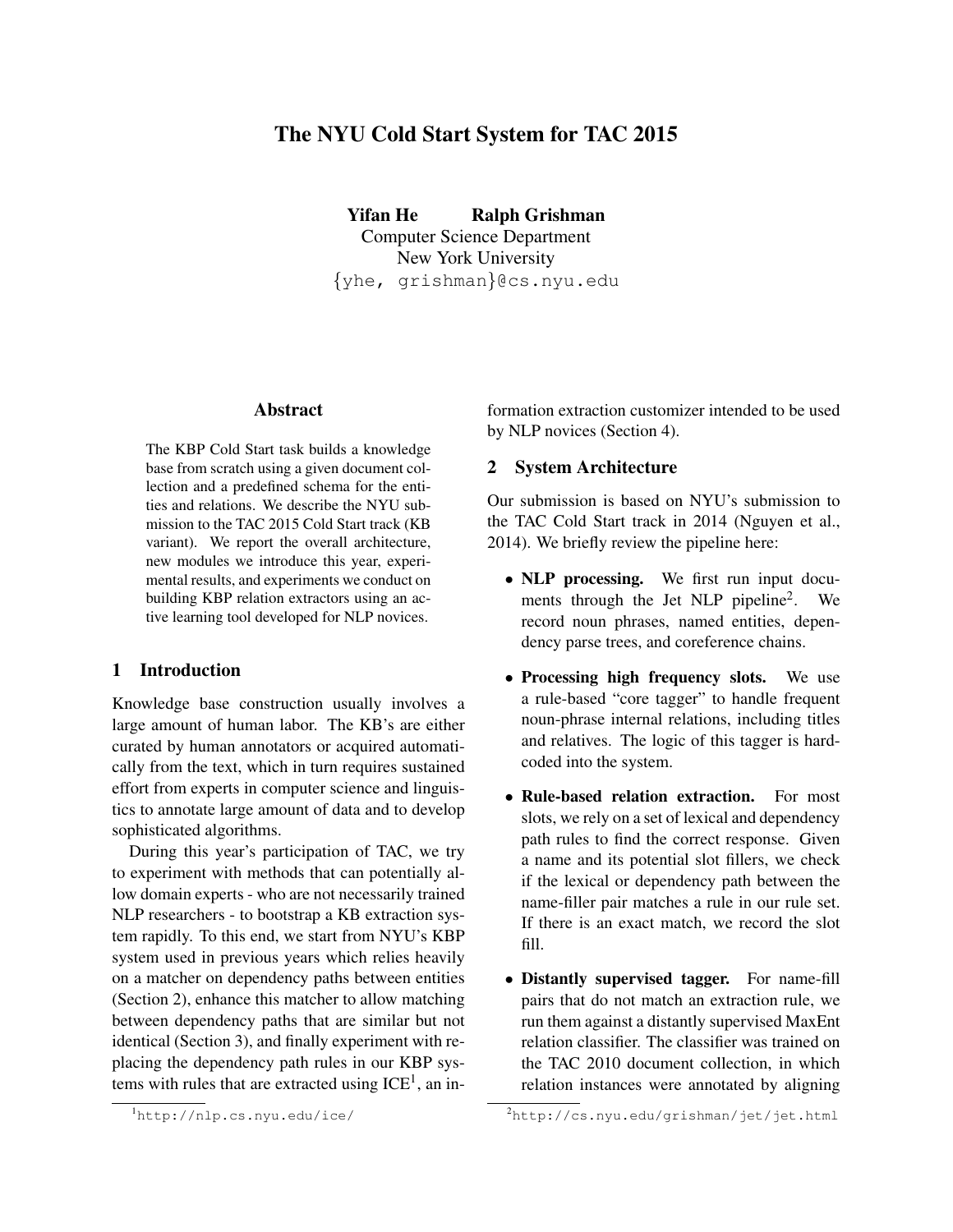the text to Freebase relation tuples (Sun et al., 2011).

• Combination. After every document is processed, we perform cross-document coreference to combine the output and construct a KB. Cross-document coreference is based on string matching.

During the development of this year's system, we introduce miscellaneous improvements to various components, including coreference resolution and forum post detection. We will incorporate them into future Jet releases.

We make most of the changes this year with regard to the dependency rules in the rule-based relation extraction step: we further edit the set of relation extraction rules manually, as we tuned our system against TAC 2014 evaluation data, allow fuzzy dependency path matching in our matcher, and experiment with a rule set that is not edited manually, but acquired from running an information extraction customizer.

#### 3 Fuzzy Dependency Path Matching

In this year's system, we allow *fuzzy* match of extraction rules with the following steps: we first extract dependency paths between name-fill pairs; we then perform fuzzy match between the extracted paths and extraction rules, using an edit-distancebased algorithm described in (He and Grishman, 2015): we split dependency path into nodes, where each node consists of a dependency label and the word it governs, and compute edit distance between node sequences. Following (He and Grishman, 2015), we use insertion cost 0.3, deletion cost 1.2, and substitution cost 0.8.

Finally, we record exact matches as relations, and record edit operations for fuzzy matches. We train an edit operation classifier to determine if the fuzzy matched dependency path warrants a relation between a name and a filler.

The features we use to train the classifier are reported in Table 1. Note that as we calculate editdistance between two nodes on the dependency path, we are able to construct features around the dependency label, the word, and the lemma of the word. We train the classifier on the dataset collected by Angeli et al. (2014).

### 4 Relation Extraction Rule Construction with ICE

The lexical and dependency path rules we use in each year's KBP participation are prepared manually; they therefore represent the collective effort of computational linguistic researchers for several summers. This year, we try to find out how far an information extraction customization tool can bring us for KB construction: instead of using the rules we have collected over the years, we experimented with starting from scratch and collecting relation extraction rules with ICE.

ICE [the Integrated Customization Environment] is an information extraction customization tool, which lowers the barriers to IE system development by providing guidance while letting the user retain control, and by allowing the user to interact in terms of the words and phrases of the domain, with a minimum of formal notation. Users are able to construct new entity and relation types for a new domain, by providing one or two seed entities (for entity set expansion) or phrases (for relation extraction rule bootstrapping).

We mainly use ICE to bootstrap slot filling rules for the KBP Cold Start task. The ICE bootstrapper follows the style of Snowball (Agichtein and Gravano, 2000). For each relation, we first provide ICE with one or two seed dependency paths derived from KBP slot descriptions. The bootstrapper then searches for more dependency paths that connect the same entities as the seed paths and returns them to the user for review. The paths that are approved by the user are then sent back to ICE for the next iteration of bootstrapping. We convert dependency paths to English phrases so that they are more readable to users who are not familiar with NLP.

We conduct our bootstrapping experiment on the 2008 APW section of Gigaword. For each relation, the user reviews maximally 20 dependency paths for one iteration, and stops after 5 iterations. The seed paths derived from slot descriptions are manually added to both ICE and the Cold Start system. We do not make any change to the rule set generated by ICE.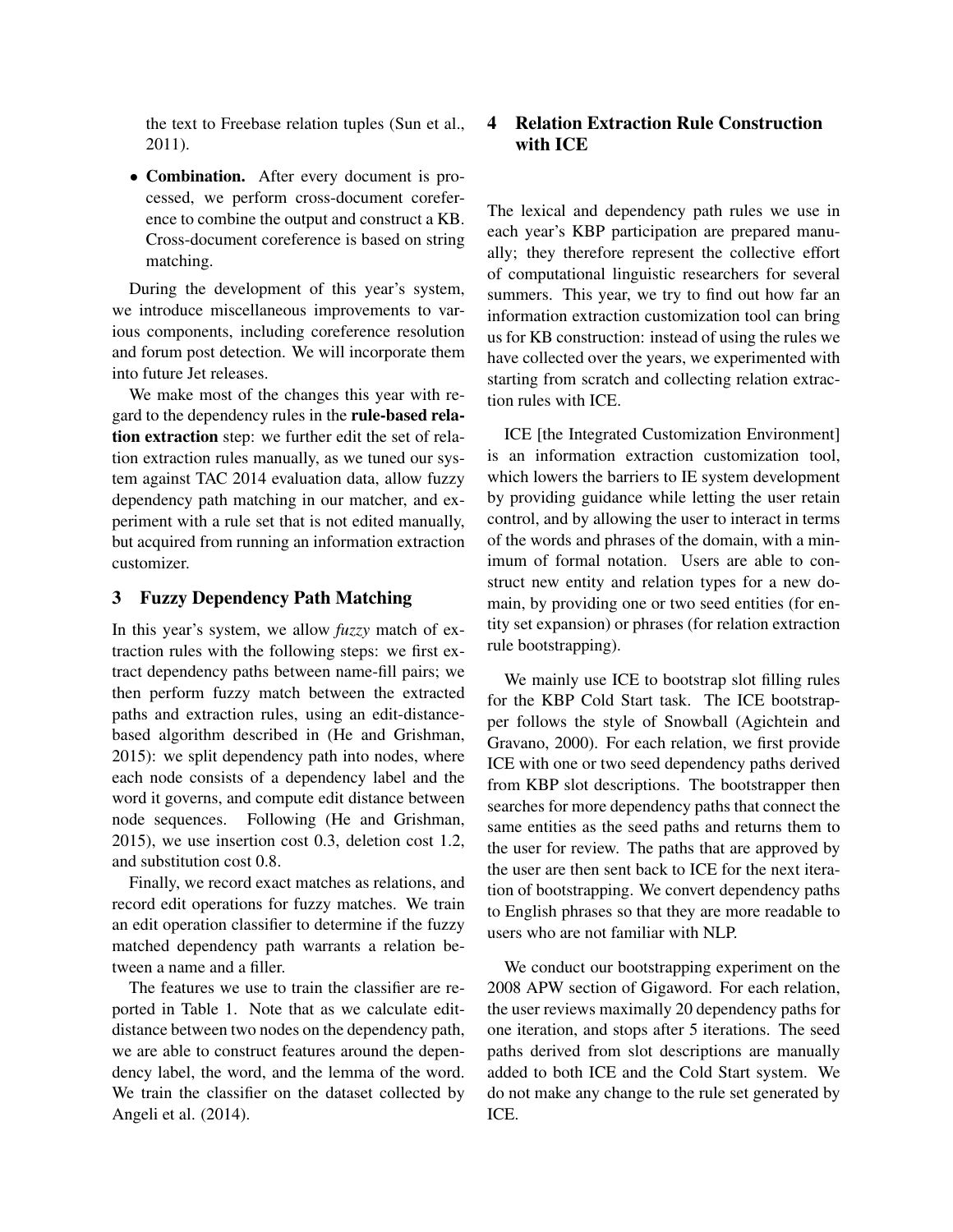| Feature               | Explanation                                                           |
|-----------------------|-----------------------------------------------------------------------|
| <b>INS/DEL_LABEL</b>  | dependency label of inserted/deleted node                             |
| <b>INS/DEL_WORD</b>   | word of the inserted/deleted node                                     |
| <b>INS/DEL_LEMMA</b>  | lemma of the inserted/deleted node                                    |
| <b>SUB_SAME_LABEL</b> | whether the substituted node and the new node has the same dep. label |
| <b>SUB SAME WORD</b>  | whether the substituted node and the new node has the same word       |
| SUB SAME LEMMA        | whether the substituted node and the new node has the same lemma      |
| <b>SUB_LABELS</b>     | conjunction of the substituted and the new dependency label           |
| <b>SUB_WORDS</b>      | conjunction of the substituted and the new words                      |
| <b>SUB_LEMMA</b>      | conjunction of the substituted and the new lemmas                     |
| <b>SUB_FROM_LABEL</b> | dependency label of the substituted node                              |
| <b>SUB_TO_LABEL</b>   | dependency label of the new node                                      |
| <b>SUB_FROM_WORD</b>  | substituted word                                                      |
| SUB FROM LEMMA        | substituted lemma                                                     |
| <b>SUB TO WORD</b>    | new word                                                              |
| <b>SUB_TO_LEMMA</b>   | new lemma                                                             |
| <b>SUB_FROM</b>       | conjunction of substituted label and word                             |
| SUB_TO                | conjunction of new label and word                                     |
|                       |                                                                       |

Table 1: Features for the fuzzy match classifier

#### 5 Results

#### 5.1 Fuzzy match relation extractor

We report the experimental results (hop0+hop1) on TAC 2014 Cold Start evaluation data in Table 2. Note that given the sparsity of the cold start evaluation pool, using the 2014 assessments directly (as we do) is likely to underestimate the system's true performance.

|                          | P | R                       | -F1 |  |
|--------------------------|---|-------------------------|-----|--|
|                          |   | 2014 0.576 0.133 0.215  |     |  |
| 2014re 0.329 0.142 0.217 |   |                         |     |  |
|                          |   | Fuzzy 0.314 0.195 0.241 |     |  |

Table 2: Effect of fuzzy matching. 2014: KB submitted to KBP 2014; 2014re: reconstructed 2014 system with misc. improvements; Fuzzy: 2014re+fuzzy match of extraction rules

Systems reported in Table 2 utilize all available components in our pipeline, including the core tagger, the pattern tagger, and the distantly supervised tagger. Comparing *2014re*, which uses the exact pattern tagger against *Fuzzy*, which uses the fuzzy pattern tagger, we observe that the Fuzzy tagger improves 5% absolute recall at the cost of less than 2% precision, and thus improves the F1 score of the

whole pipeline. We do not have final scores for the official run as we are preparing this draft, but preliminary results from the 2015 evaluation shows that the fuzzy tagger still improves the overall performance for hop0, but is penalized heavily on hop1. This is because slots with NIL response are introduced this year: the fuzzy tagger incorrectly fills several NIL slots, which leads to a lot of false positives during hop1.

#### 5.2 ICE generated rules

|    | Core Tagger<br>$h$ op $\theta$<br>hop1<br>all |      |      | with ICE rules<br>hop0<br>hop1<br>all |      |      |
|----|-----------------------------------------------|------|------|---------------------------------------|------|------|
| P  | 0.71                                          | 0.21 | 0.47 | 0.44                                  | 0.15 | 0.34 |
| R  | 0.06                                          | 0.02 | 0.04 | 0.08                                  | 0.02 | 0.05 |
| F1 | 0.11                                          | 0.03 | 0.07 | 0.13                                  | 0.03 | 0.09 |

Table 3: Knowledge base construction results with and without the rules collected by ICE

We report results obtained by ICE generated rules on TAC 2014 Cold Start evaluation data in Table 3. In the *Core Tagger* setting, we only use the core tagger (cf. Section 2); in the *with ICE rules* setting, we use the core tagger and a fuzzy matcher with rules acquired by ICE. We notice that the ICE-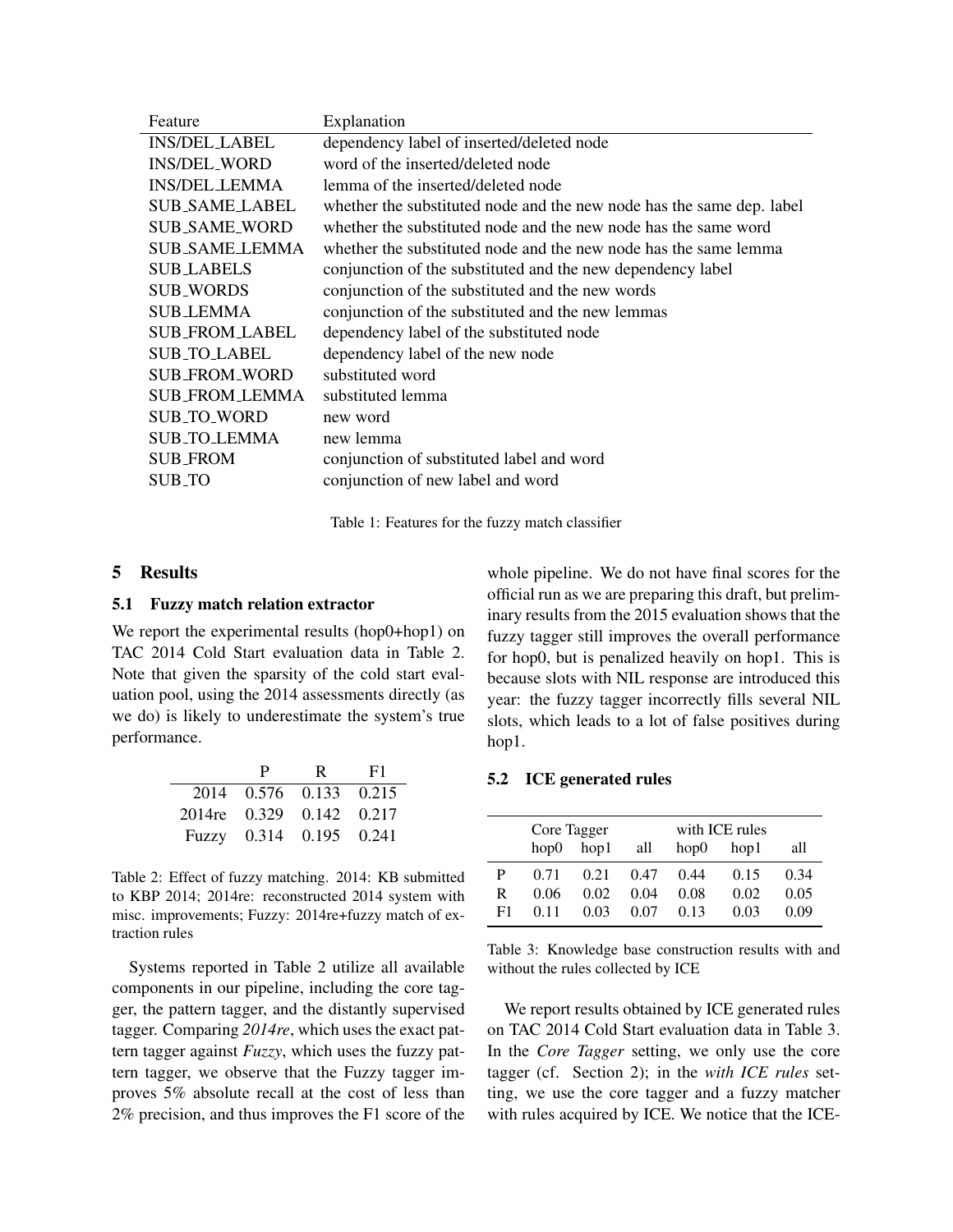derived rules improve the recall of the core tagger in hop0, but the improvement is not significant enough to make real difference in hop1. When analyzing the rules collected by ICE, we find it is one third of the size of the NYU curated rules that we actually use in KBP evaluations.

We suspect that this lack of coverage comes in part from the choice of the data. We bootstrap from only one year of AP news articles, which have consistent styles and do not provide enough diversity of expressions.

## 6 Related Work

Various strands of recent research on reducing annotation effort for NLP and information extraction motivated our experiments. The first strand is active learning for relation extraction. Sun and Grishman (2012) used local and global data views to select annotation instances and was able to build a relation extractor with small annotation cost. This work was later extended by Fu and Grishman (2013). Our relation bootstrapper and entity set expander can be considered as simplified versions of these systems. Angeli et al. (2014) applied active learning techniques to improve distant supervision for knowledge base construction. They also acquired label annotation via crowd sourcing. Our setting is different in that it does not crowd-source user data and does not assume a pre-existing collection of relation triples.

Another strand focuses on building straightforward and easily interpretable models for relation and event extraction, which our KBP system and the ICE relation extraction customizer try to follow. Specifically, Valenzuela-Escárcega et al. (2015) presented a pattern language and a system to extract events, while Bronstein et al. (2015) detects event triggers by measuring the similarity between candidates and trigger terms mentioned in annotation guidelines.

Finally, ICE (He and Grishman, 2015) is developed among several tools to support rapid construction of user-defined information extractors: e.g. the WIZIE system from IBM Research (Li et al., 2012), the SPIED system (Gupta and Manning, 2014) from Stanford, and PROPMINER system from T. U. Berlin (Akbik et al., 2013). See (He and Grishman, 2015) for a discussion on these systems.

#### 7 Conclusion and Future Work

We described experiments we conducted around the 2015 KBP Cold Start task, in particular our experiments on using ICE to facilitate knowledge base construction. Initial results showed that ICE collects rules that slightly helped knowledge base construction, and we plan to continue working on ICE, as more needs to be done if we want ICE to produce rules that perform close to human curated ones.

#### References

- Eugene Agichtein and Luis Gravano. 2000. Snowball: Extracting relations from large plain-text collections. In *Proceedings of the Fifth ACM Conference on Digital Libraries*, pages 85–94.
- Alan Akbik, Oresti Konomi, Michail Melnikov, et al. 2013. Propminer: A workflow for interactive information extraction and exploration using dependency trees. In *Proceedings of the 51st Annual Meeting of the Association for Computational Linguistics: Systems Demonstrations*, pages 157–162.
- Gabor Angeli, Julie Tibshirani, Jean Y. Wu, and Christopher D. Manning. 2014. Combining distant and partial supervision for relation extraction. In *EMNLP*.
- Ofer Bronstein, Ido Dagan, Qi Li, Heng Ji, and Anette Frank. 2015. Seed-based event trigger labeling: How far can event descriptions get us? In *Proceedings of the 53rd Annual Meeting of the Association for Computational Linguistics and the 7th International Joint Conference on Natural Language Processing (Volume 2: Short Papers)*, pages 372–376, Beijing, China.
- Lisheng Fu and Ralph Grishman. 2013. An efficient active learning framework for new relation types. In *Proceedings of the Sixth International Joint Conference on Natural Language Processing*, pages 692– 698, Nagoya, Japan.
- Sonal Gupta and Christopher Manning. 2014. SPIED: Stanford pattern based information extraction and diagnostics. In *Proceedings of the Workshop on Interactive Language Learning, Visualization, and Interfaces*, pages 38–44.
- Yifan He and Ralph Grishman. 2015. ICE: Rapid information extraction customization for nlp novices. In *Proceedings of the 2015 Conference of the North American Chapter of the Association for Computational Linguistics: Demonstrations*, pages 31–35, Denver, CO. Association for Computational Linguistics.
- Yunyao Li, Laura Chiticariu, Huahai Yang, Frederick R Reiss, and Arnaldo Carreno-Fuentes. 2012. WizIE: a